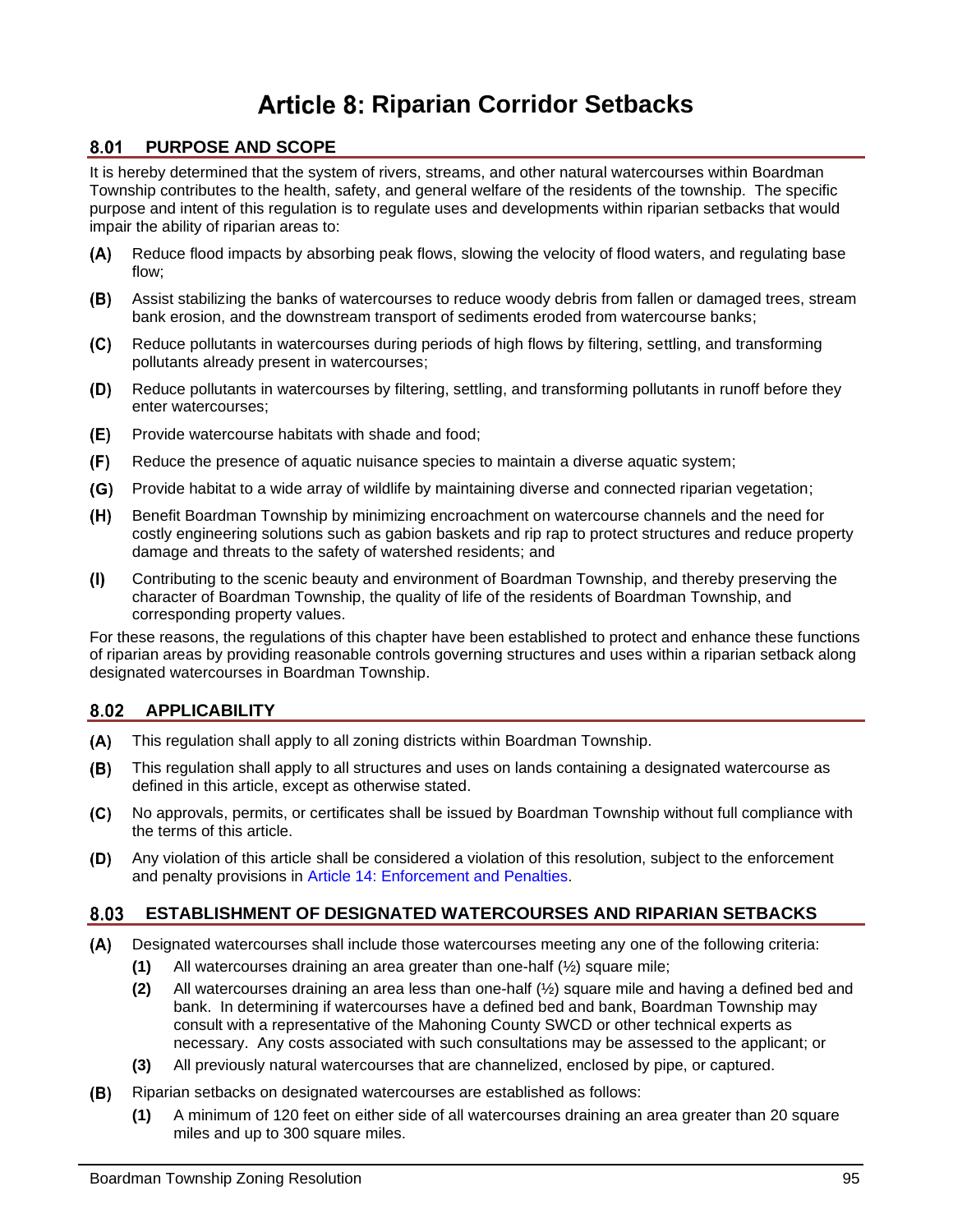- **(2)** A minimum of 75 feet on either side of all watercourses draining an area greater than one-half (½) square mile and up to 20 square miles.
- **(3)** A minimum of 25 feet on either side of all watercourses draining an area of one-half ( $\frac{1}{2}$ ) square mile or less, and having a defined bed and bank as determined by Boardman Township in Section [8.03\(A\)](#page-0-0) of this article.
- $(C)$ The following conditions shall apply in riparian setbacks:
	- **(1)** Riparian setbacks shall be measured in a horizontal direction outward from the ordinary high-water mark of each designated watercourse.
	- **(2)** Riparian setbacks shall be measured in a horizontal direction outward from the outside diameter of the outermost pipe.
	- **(3)** Riparian setback shall be measured in a horizontal direction outward from the center of the captured stream.
	- **(4)** Except as otherwise provided in this regulation, riparian setbacks shall be preserved in their natural state.
	- **(5)** Where the 100-year floodplain is wider than a minimum riparian setback on either or both sides of a designated watercourse, the minimum riparian setback shall be extended to the outer edge of the 100-year floodplain. The 100-year floodplain shall be defined by FEMA. If a FEMA defined floodplain does not exist for a designated watercourse, Boardman Township may require a sitespecific floodplain delineation in conformance with standard engineering practices and approved by Mahoning County Engineer's Office. Any costs associated with reviewing this site-specific floodplain delineation may be assessed to the applicant.
	- **(6)** Where a wetland is identified within a minimum riparian setback, the minimum riparian setback width shall be extended to the outermost boundary of the wetland. Wetlands shall be delineated through a site survey prepared by a qualified wetlands professional retained by the landowner using delineation protocols accepted by the U.S. Army Corps of Engineers at the time an application is made under this regulation. Any costs associated with reviewing these delineations may be assessed by Boardman Township to the applicant.

## **APPLICATIONS**

- $(A)$ The applicant shall be responsible for delineating riparian setbacks as required by this article and shall identify such setbacks on any applications for zoning certificates, site plan review, conditional uses, or planned unit developments. The plans or maps illustrating the riparian corridors and setbacks shall be prepared by a professional engineer or surveyor, as determined by Boardman Township, and shall be based on a survey of the affected land.
- $(B)$ Boardman Township may, in reviewing the applications, consult with the Mahoning County SWCD or other such experts. Any costs associated with this review may be assessed to the applicant. The applications with riparian setback information shall not take the place of a soil erosion and sedimentation control plan and/or a storm water pollution prevention plan.
- (C) If soil disturbing activities will occur within 50 feet of the outer boundary of the applicable riparian setback as specified in this regulation, the riparian setback shall be clearly identified by the applicant on site with construction fencing as shown on the application plans and maps. Such identification shall be completed prior to the initiation of any soil disturbing activities and shall be maintained throughout soil disturbing activities.
- (D) No approvals or permits shall be issued by Boardman Township prior to identification of riparian setbacks on the affected land in conformance with this article.

# **PERMITTED STRUCTURES AND USES WITHOUT ZONING CERTIFICATE**

The following structures and uses are permitted in the riparian setback without a zoning certificate. No structures or uses permitted under this regulation shall allow trespass on, or public access to, privately held lands.

 $(A)$ Hiking, fishing, hunting, picnicking, and similar passive recreational uses, as permitted by federal, state, and local laws.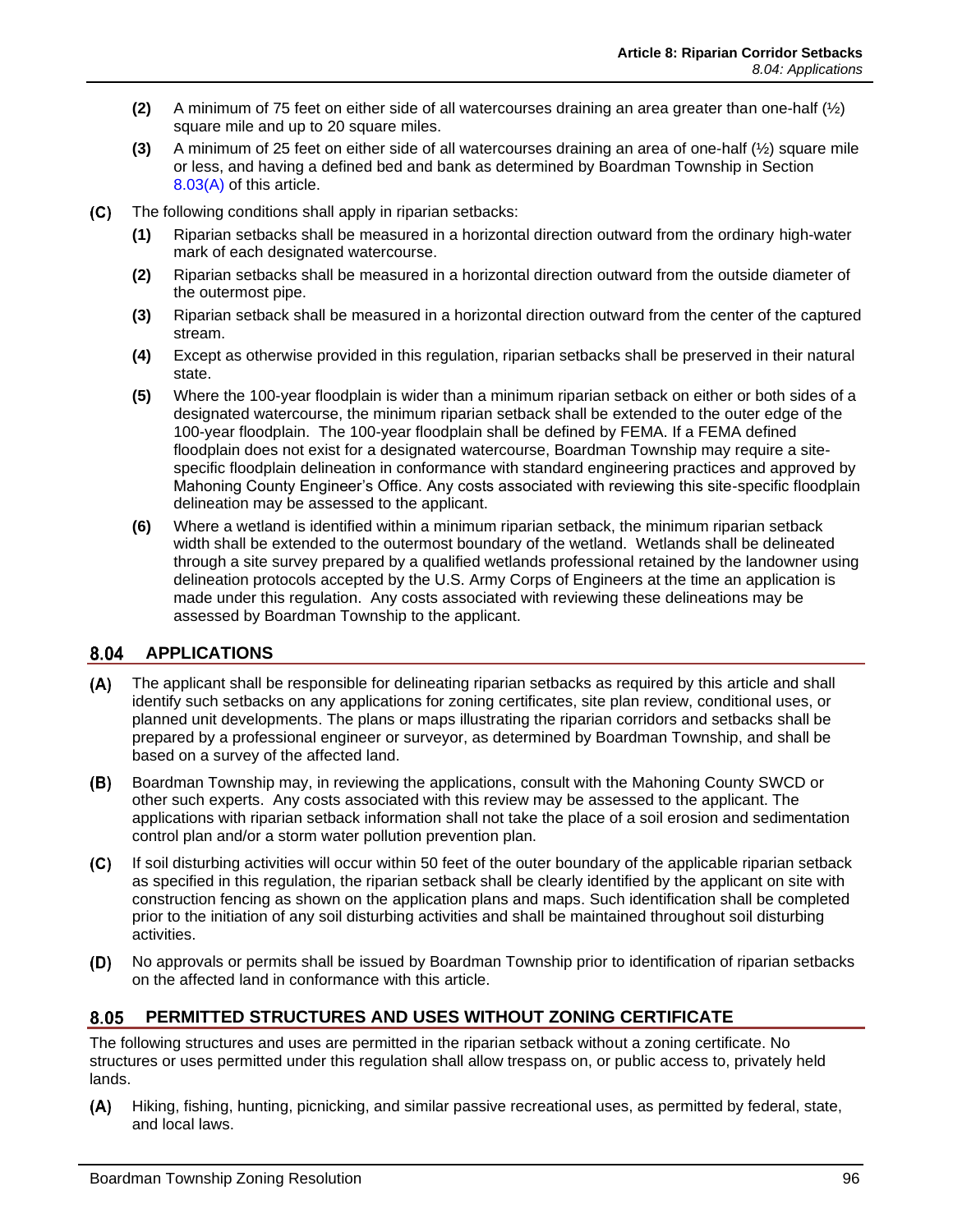- (B) Damaged or diseased trees may be removed.
- $(C)$ Riparian setbacks may be revegetated and/or reforested with native, noninvasive plant species.
- $(D)$ Water supply wells for the purpose of serving permitted structures or uses on lots of record shall be allowed.

#### $8.06$ **PERMITTED STRUCTURE AND USES WITH ZONING CERTIFICATE**

The following structures and uses may be permitted in a riparian setback, subject to the approval of an application for a zoning certificate. When reviewing and making a decision on zoning certificates for the following uses, the zoning inspector may, for good cause, attach such conditions as it deems appropriate.

### **Crossings**

- **(1)** Crossings of designated watercourses through riparian setbacks with roads, driveways, easements, bridges, culverts, utility service lines, or other means may be permitted provided such crossings minimize disturbance in riparian setbacks and mitigate any necessary disturbances. Such crossings shall be designed by a professional engineer and only be undertaken upon approval of a crossing plan by the Zoning inspector. Any costs associated with review of crossing plans may be assessed to the applicant.
- **(2)** If work will occur below the ordinary high-water mark of the designated watercourse, proof of compliance with the applicable conditions of a US Army Corps of Engineers Section 404 Permit (either a Nationwide Permit, including the Ohio State Certification Special Conditions and Limitations, or an Individual Permit, including Ohio 401 water quality certification), shall also be provided to Boardman Township. Proof of compliance shall be the following:
	- **(a)** A site plan showing that any proposed crossing conforms to the general and special conditions of the applicable Nationwide Permit;
	- **(b)** A copy of the authorization letter from the U.S. Army Corps of Engineers approving activities under the applicable Nationwide Permit; or
	- **(c)** A copy of the authorization letter from the U.S. Army Corps of Engineers approving activities under an Individual Permit.

### **Streambank Stabilization Projects.**

- **(1)** Streambank stabilization projects along designated watercourses may be allowed, provided that such measures use natural stream channel design principles. Such streambank stabilization measures shall only be undertaken upon approval of a Streambank Stabilization Plan by the zoning inspector. Any costs associated with review of Streambank Stabilization Plans may be assessed to the applicant.
- **(2)** If streambank stabilization work is proposed below the ordinary high-water mark of the designated watercourse, proof of compliance with the applicable conditions of a US Army Corps of Engineers Section 404 Permit (either a Nationwide Permit 13, including the Ohio State Certification Special Conditions and Limitations, or an Individual Permit, including Ohio 401 water quality certification) shall be provided to Boardman Township. Proof of compliance shall be the following:
	- **(a)** A site plan showing that any proposed crossing conforms to the general and special conditions of Nationwide Permit 13;
	- **(b)** A copy of the authorization letter from the U.S. Army Corps of Engineers approving activities under Nationwide Permit 13; or
	- **(c)** A copy of the authorization letter from the U.S. Army Corps of Engineers approving activities under an Individual Permit.

## **USES PROHIBITED IN RIPARIAN SETBACKS**

Any use not authorized under this article shall be prohibited in riparian setbacks. By way of example, the following uses are specifically prohibited, however, prohibited uses are not limited to those examples listed here:

- $(A)$ There shall be no buildings or structures of any kind related to construction.
- There shall be no filling, dredging, or dumping of soil, spoils, liquid, or solid materials.(B)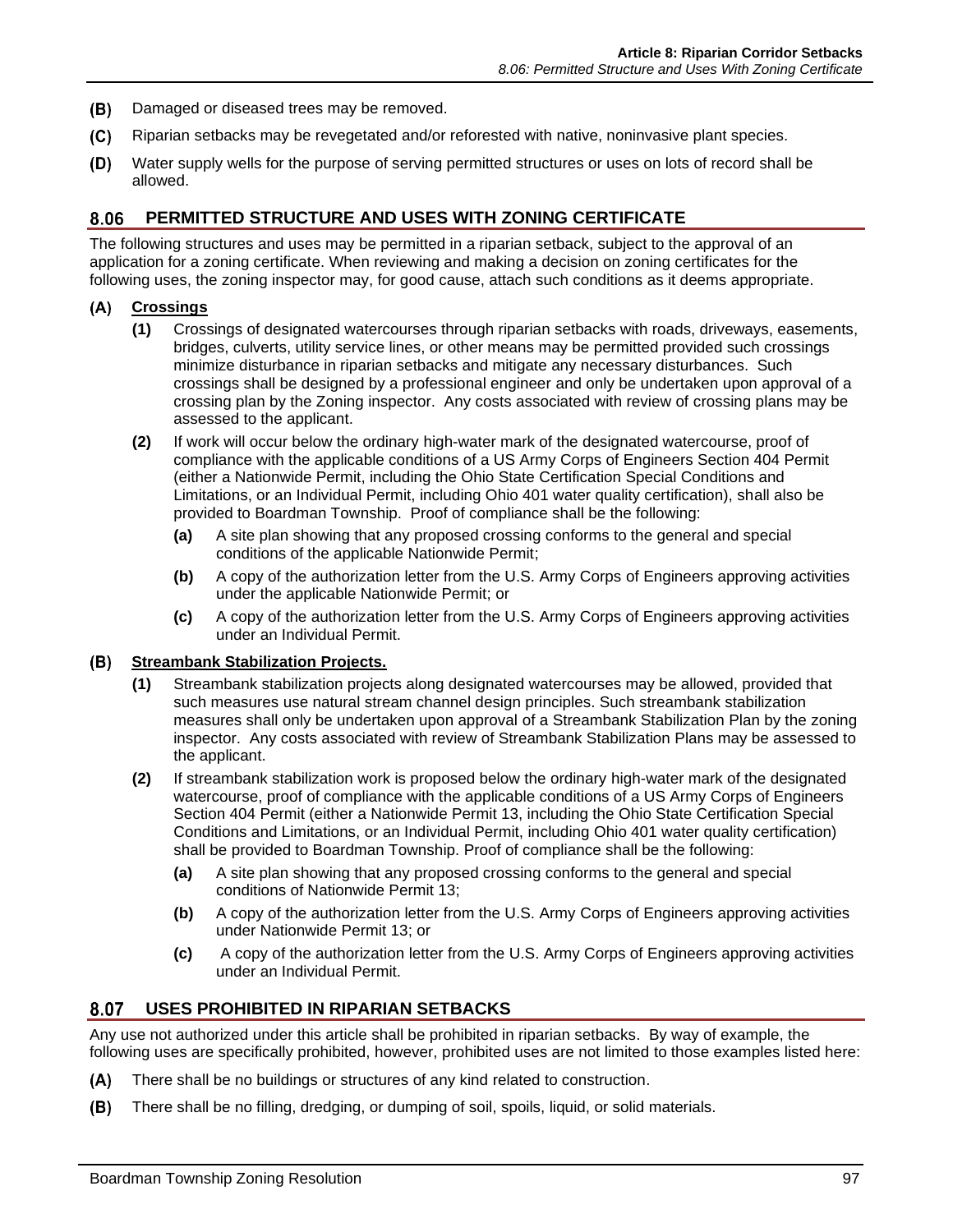- $(C)$ There shall be no fences or walls, except as specifically permitted under this article.
- $(D)$ There shall be no roads or driveways, except as specifically permitted under this article.
- (E) There shall be no parking spaces, parking lots, stacking spaces, or loading/unloading spaces.
- $(F)$ There shall be no use, parking, or storage of motorized vehicles, except as specifically permitted under this article.
- $(G)$ There shall be no disturbance of natural vegetation within riparian setbacks except for the following:
	- **(1)** Maintenance of lawns, landscaping, shrubbery, or trees existing at the time of passage of this regulation;
	- **(2)** Cultivation of lawns, landscaping, shrubbery, or trees in accordance with an approved Landscaping Plan submitted in conformance with this regulation; and
	- **(3)** Conservation measures designed to remove damaged or diseased trees or to control noxious weeds or invasive species.
- $(H)$ Riparian setbacks shall not be used for the disposal or treatment of sewage, except as necessary to repair or replace an existing home sewage disposal system in accordance with local health district regulations.
- $(1)$ Riparian setbacks shall not be used for storm water retention and detention facilities.

### **VARIANCES WITHIN RIPARIAN SETBACKS**

- <span id="page-3-0"></span>The BZA may grant a variance to the regulations of this article as provided in this resolution. In determining whether there is unnecessary hardship with respect to the use of a property or practical difficulty with respect to maintaining the riparian setback as established in this regulation, such as to justify the granting of a variance, the BZA shall consider the potential harm or reduction in riparian functions that may be caused by a proposed structure or use.
- **(B)** In making a determination under Section  $8.08(A)$  above, the BZA may consider the following:
	- **(1)** The natural vegetation of the property as well as the percentage of the parcel that is in the 100-year floodplain;
	- **(2)** The extent to which the requested variance impairs the flood control, erosion control, water quality protection, or other functions of the riparian setback. This determination shall be based on sufficient technical and scientific data;
	- **(3)** The degree of hardship, with respect to the use of a property or the degree of practical difficulty with respect to maintaining the riparian setback as established in this regulation, placed on the landowner by this regulation and the availability of alternatives to the proposed structure or use;
	- **(4)** Soil-disturbing activities permitted in the riparian setback through variances should be implemented to minimize clearing to the extent possible and to include Best Management Practices necessary to minimize erosion and control sediment;
	- **(5)** The presence of significant impervious cover, or smooth vegetation such as maintained lawns, in the riparian setback compromises its benefits to Boardman Township. Variances should not be granted for asphalt or concrete paving in the riparian setback; and/or
	- **(6)** Whether a property, otherwise buildable under Boardman Township resolutions, will be made unbuildable because of this regulation.
- (C) In order to maintain the riparian setback to the maximum extent practicable, the BZA may consider granting variances to other area or setback requirements imposed on a property by this resolution.
- $(D)$ In granting a variance under this regulation, the BZA, for good cause, may impose such conditions that it deems appropriate to maintain the purposes of the provisions of this article.

### **INSPECTION OF RIPARIAN SETBACKS**

- The identification of riparian setbacks shall be inspected by Boardman Township.  $(A)$
- Prior to soil disturbing activities authorized under this regulation, the applicant shall provide Boardman (B) Township with at least 15 working days written notice prior to starting such soil disturbing activities.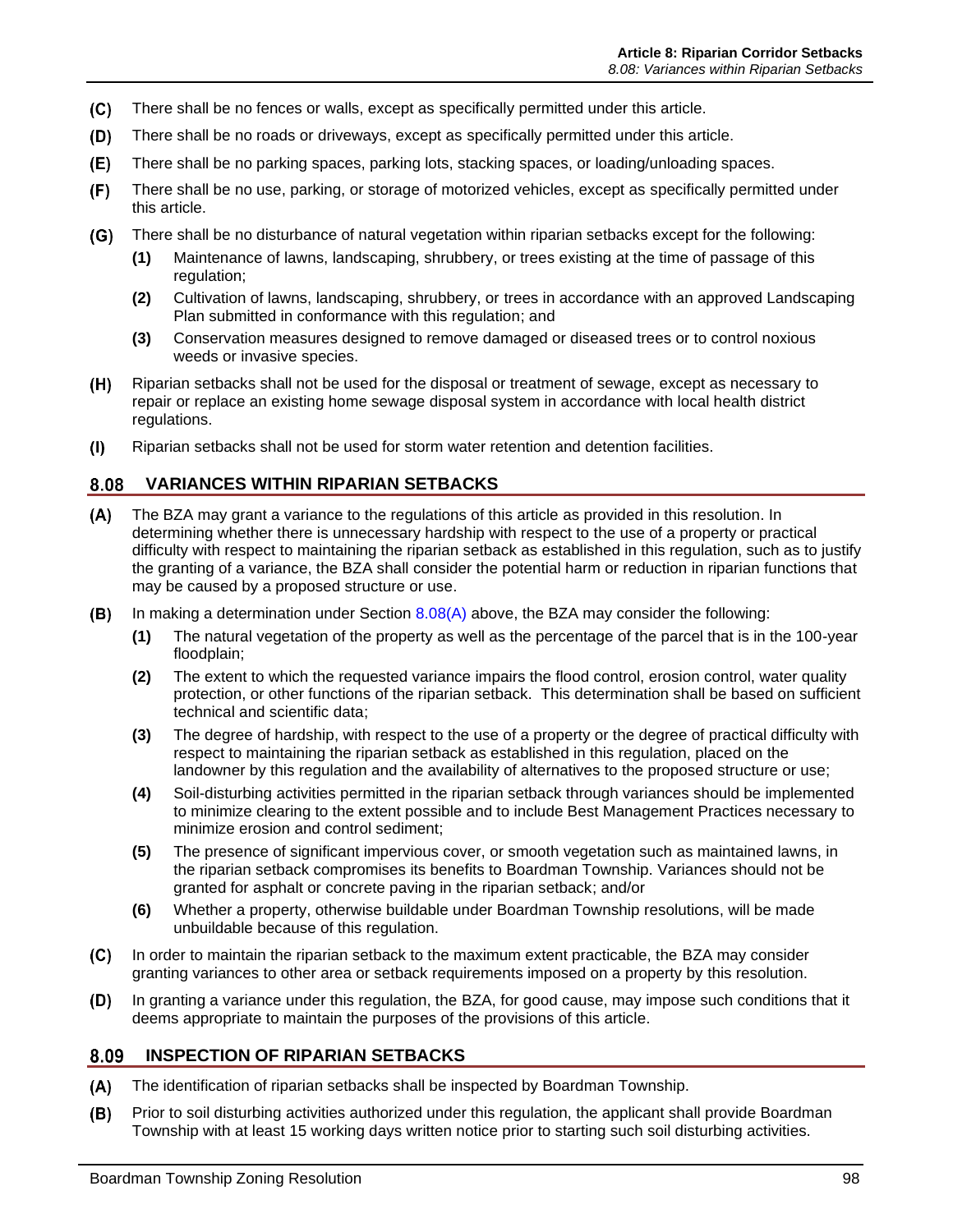$(C)$ The Zoning Inspector shall have the authority to inspect activities in a riparian setback any time evidence is brought to the attention of Boardman Township that uses or structures may be in violation of the provisions of this article.